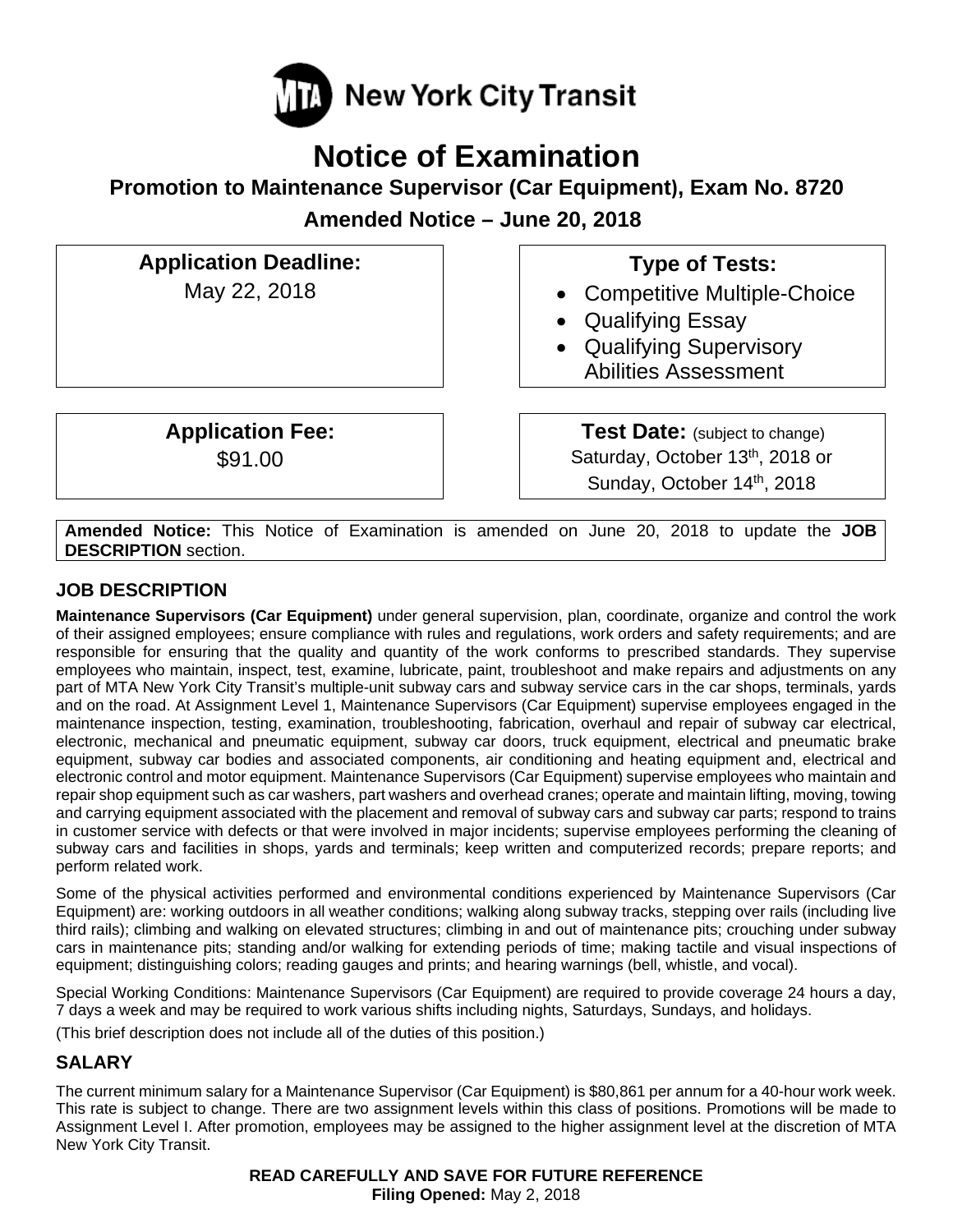## **ELIGIBILITY TO TAKE EXAMINATION**

This examination is open to each employee of MTA New York City Transit who **on the date of the multiple-choice test:** 

- 1. Is permanently (not provisionally) employed in or appears on a Preferred List (see Note, below) for the title of Car Inspector, Road Car Inspector, Car Maintainer-Group B, or Car Maintainer-Group C, or in the title of Electronic Equipment Maintainer working in the Car Maintenance Division; and
- 2. Is not otherwise ineligible.

(Note: A "Preferred List" is a civil service list which is only for certain former permanent incumbents of the eligible title who have rehiring rights.)

This examination is also open to employees who were appointed to an eligible title pursuant to New York State Civil Service Law, section 55-a, and who meet all other eligibility requirements.

You are responsible for determining whether you meet the eligibility requirements for this examination prior to submitting the *Application*. If you do not know if you are eligible, check with **your department's Human Resources representative**. You may be given the test before we verify your eligibility. If you are marked "Not Eligible," your application fee will **not** be refunded and you will **not** receive a score.

This examination is **not** open to employees of MaBSTOA or MTA Bus Company, or to employees of MTA agencies other than MTA New York City Transit.

## **REQUIREMENTS TO BE PROMOTED**

**Probationary Period:** At the time of promotion, you must have completed your probationary period in the eligible title of Car Inspector, Road Car Inspector, Car Maintainer Group-B, Car Maintainer Group-C or in the title of Electronic Equipment Maintainer working in the Car Maintenance Division. You must also be permanently employed in an eligible title or your name must appear on a "Preferred List" for that eligible title at the time of promotion. Additionally, you must have served permanently in the eligible title for at least one year.

**Drug Screening Requirement:** You must pass a drug screening in order to be promoted.

#### **HOW TO SUBMIT AN APPLICATION AND PAY THE APPLICATION FEE**

If you believe you meet the eligibility requirements, by the last day of the application period submit an *Application* online unless you are requesting a Fee Waiver. Applicants who wish to request a Fee Waiver should refer to the "How to Submit an *Application* When Requesting a Fee Waiver" section below. *Applications* will **not** be accepted in person.

#### **Online Applications:**

1. Apply using the "BSC" employee portal at: www.mymta.info by the last day of the application period.

- 2. You must pay the *Application* fee via payroll deduction. Applicants who request a fee waiver must apply by mail.
- 3. You will be sent a confirmation email after you complete your *Application* and pay the *Application* fee.

Save your confirmation numbers for future reference and proof of filing an *Application*.

Computers with internet access are available on a limited basis at branches of the New York Public Library, the Brooklyn Public Library and the Queens Library to patrons with a valid library card.

**Application Fee**: This fee is generally not refundable. Under special circumstances, you may be entitled to a refund. You should refer to the Department of Citywide Administrative Services (DCAS) General Exam Regulations to determine if you are entitled to a refund prior to requesting a refund. You can refer to the bottom of the last page of this Notice of Examination for instructions on how to obtain a copy of the DCAS General Exam Regulations.

#### **HOW TO SUBMIT AN APPLICATION WHEN REQUESTING A FEE WAIVER**

Applicants who wish to request a Fee Waiver must obtain an *Application* in person at the MTA New York City Transit Exam Information Center as indicated below and must submit the *Application* and required forms by mail to the address in the "Correspondence" section below **by the last day of the application period.**

(Continued)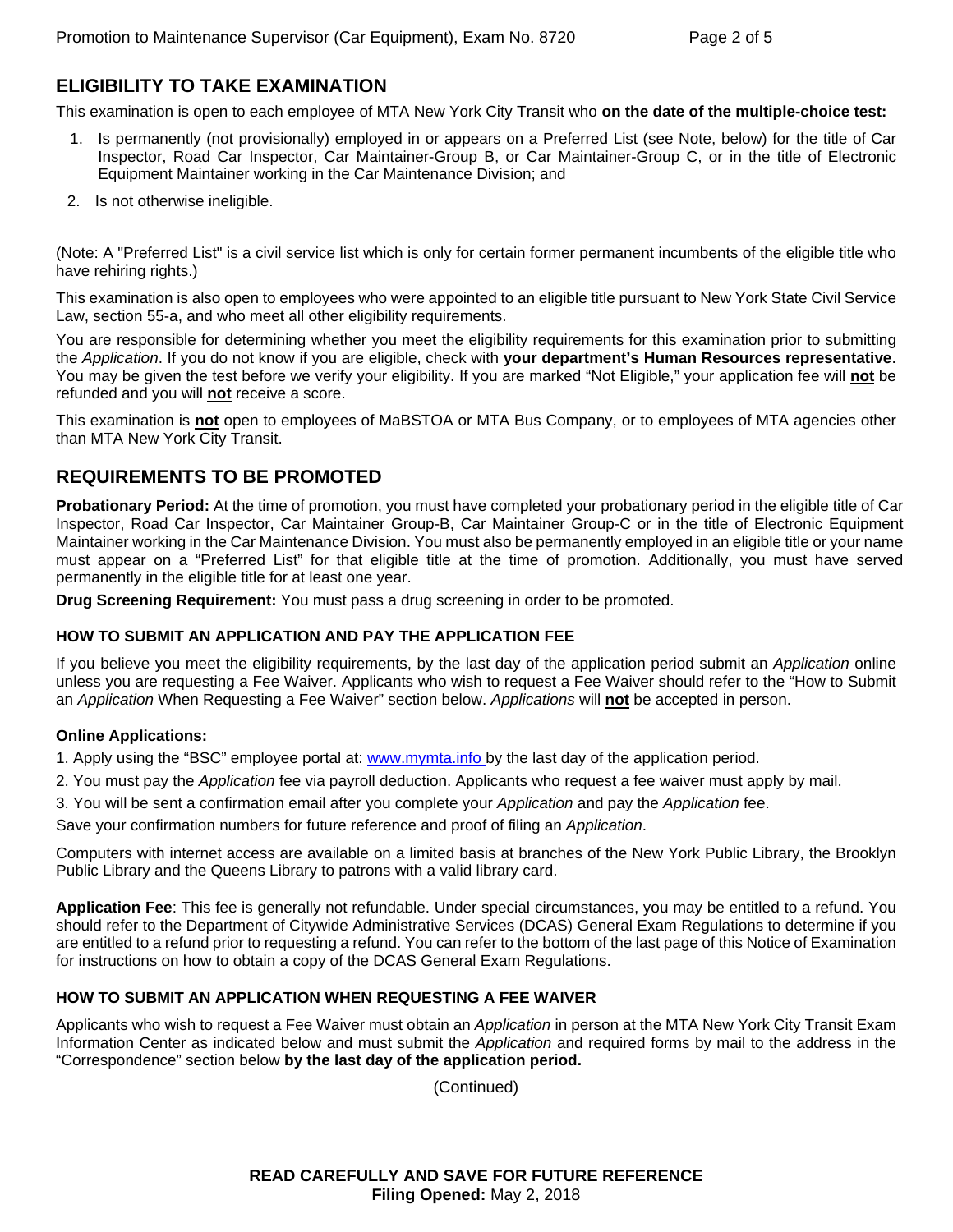## **HOW TO SUBMIT AN APPLICATION WHEN REQUESTING A FEE WAIVER (Continued)**

MTA New York City Transit will not accept applications in person. Additional information on requesting an application fee waiver is available with the *Application*.

**MTA New York City Transit Exam Information Center**: Open Monday through Friday, from 9 AM to 3 PM, in the lobby at 180 Livingston Street, Brooklyn, New York. Directions: take the A, C, F or R trains to the Jay Street-Metro Tech Station, or the 2, 3 or G trains to the Hoyt Street Station.

## **ADMISSION LETTER**

An *Admission Letter* will be mailed to you about 10 days before the date of the test. If you do not receive an *Admission Letter* at least 4 days before the test date, you may obtain a duplicate letter at the MTA New York City Transit Exam Information Center (as indicated above). A paper copy of the *Admission Letter* is your ticket for admission to the test.

Employees **must** keep their official mailing address **up to date.** Only the address on file with the MTA Business Service Center will be used to mail correspondence, including the *Admission Letter.* 

## **THE TEST**

The test will consist of three distinct components; a competitive multiple-choice examination, a qualifying essay test and a qualifying supervisory abilities assessment. All three components of the test will be given in a single session on the same day. A score of at least 70% is required to pass each test. Your score on the competitive multiple-choice test will determine 85% of your final score. Your seniority will determine the remaining 15%.

You must pass the competitive multiple-choice test and both the qualifying essay test and qualifying supervisory abilities assessment to have your seniority credited. Your seniority score will be 70 plus ½ point for each three months of completed, permanent, continuous service with an agency under the jurisdiction of the Commissioner, Department of Citywide Administrative Services, in competitive class titles. Your service will be credited through the date of the test up to a maximum of 15 years. Time served prior to a break in service of more than one year will not be credited.

Veterans' or Disabled Veterans' Credit will be granted only to eligible passing candidates who request that they be applied. Veterans' or Disabled Veterans' Credit should be requested at the time of the application, but **must** be requested before the date the eligible list is established. Claims for Veterans' or Disabled Veterans' Credit cannot be made once the eligible list is established.

The competitive multiple-choice test may include questions on the following knowledge areas:

Inspection, troubleshooting, maintenance and repair procedures of: shop equipment; electrical equipment; electronic equipment; mechanical equipment; pneumatic equipment; truck equipment; truck brake rigging; brake equipment; subway car bodies and components; climate control systems such as air conditioning and heating equipment; subway car wheels and axles; subway car door systems; electrical and electronic control and motor equipment on subway cars.

Road inspection procedures and equipment;

Safe work procedures including shop and yard safety procedures and lockout/tagout procedures;

MTA New York City Transit rules, regulations and policies;

MTA New York City Transit track safety procedures; and

Reading and understanding schematics and prints.

(Continued)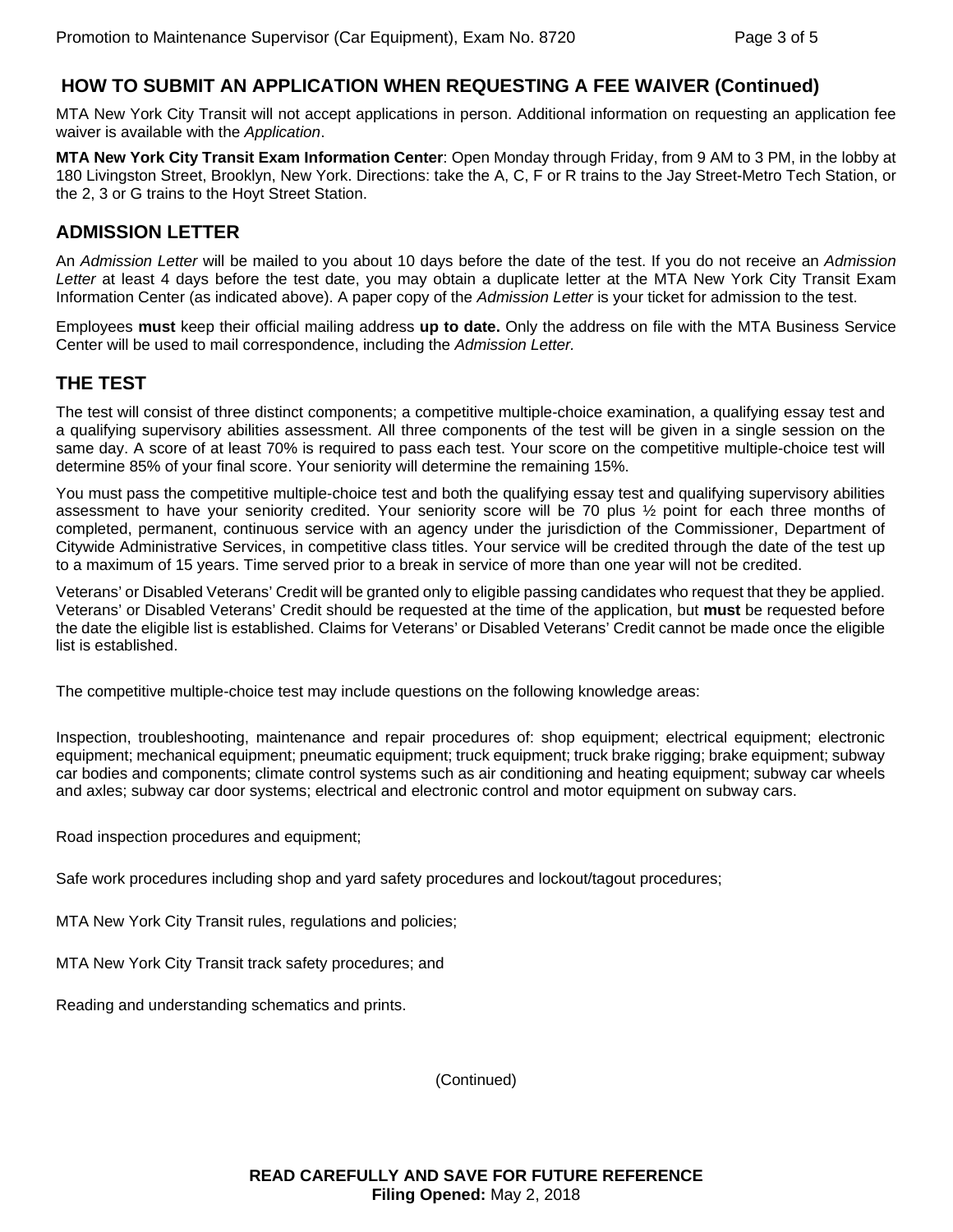#### **THE TEST (Continued)**

The qualifying supervisory abilities assessment may include questions that assess the following abilities:

**Planning and Organizing -** Establishing a course of action for self and/or others to accomplish a specific goal; planning proper assignments of personnel and appropriate allocation of resources (including the ability to multitask).

**Delegation -** Utilizing subordinates effectively; allocating decision making and other responsibilities to the appropriate subordinates.

**Management Control -** Establishing procedures to monitor and/or regulate processes, tasks, or activities of subordinates and job activities and responsibilities; taking action to monitor the results of delegated assignments or projects.

**Sensitivity -** Actions that indicate a consideration for the feelings and needs of others.

**Analysis -** Identifying problems, securing relevant information, relating data from different sources, and identifying possible causes of problems.

**Judgment -** Developing alternative courses of action and making decisions based on logical assumptions that reflect factual information.

**Decisiveness -** Readiness to make decisions, render judgments, take action, or commit oneself.

**Behavioral Flexibility -** Modifying one's approach to most effectively meet the needs of the situation.

The qualifying essay test will require candidates to write one or more reports based on information provided on the day of the test. Candidates will be evaluated on their ability to write concisely, comprehensively and clearly using good grammatical form. Only those candidates who achieve a passing score on the competitive multiple-choice test will have their qualifying essay test rated.

## **TEST ADMINISTRATION GUIDELINES**

**Warning:** You are not permitted to enter the test site with cellular phones, smart watches, beepers, pagers, cameras, portable media players, or other electronic devices. Calculators are permitted; however, they must be hand-held, battery or solar powered, numeric only. Calculators with functions **other than** addition, subtraction, multiplication and division **are prohibited**. Electronic devices with an alphabetic keyboard or with word processing or data recording capabilities such as planners, organizers, etc. are prohibited. If you use any of these devices in the building at any time before, during or after the test, you may not receive your test results, your test score may be nullified, and your application fee will not be refunded.

You may not have any other person, including children, present with you while you are being processed for or taking the test and no one may wait for you inside of the test site while you are taking the test.

**Leaving:** You must leave the test site once you finish the test. If you leave the test site after being fingerprinted but before finishing the test, you will not be permitted to re-enter. If you disregard this instruction and re-enter the test site, you may not receive your test results, your test score may be nullified, and your application fee will not be refunded.

**Proof of Identity:** You must present your MTA New York City Transit employee Identification Card when you arrive to take the test.

## **THE TEST RESULTS**

If you pass the competitive multiple-choice test, qualifying essay test and qualifying supervisory abilities assessment and are marked eligible, your name will be placed in final score order on an eligible list and you will be given a list number. You will be notified by mail of your test results. If you meet all requirements and conditions, you will be considered for promotion when your name is reached on the eligible list.